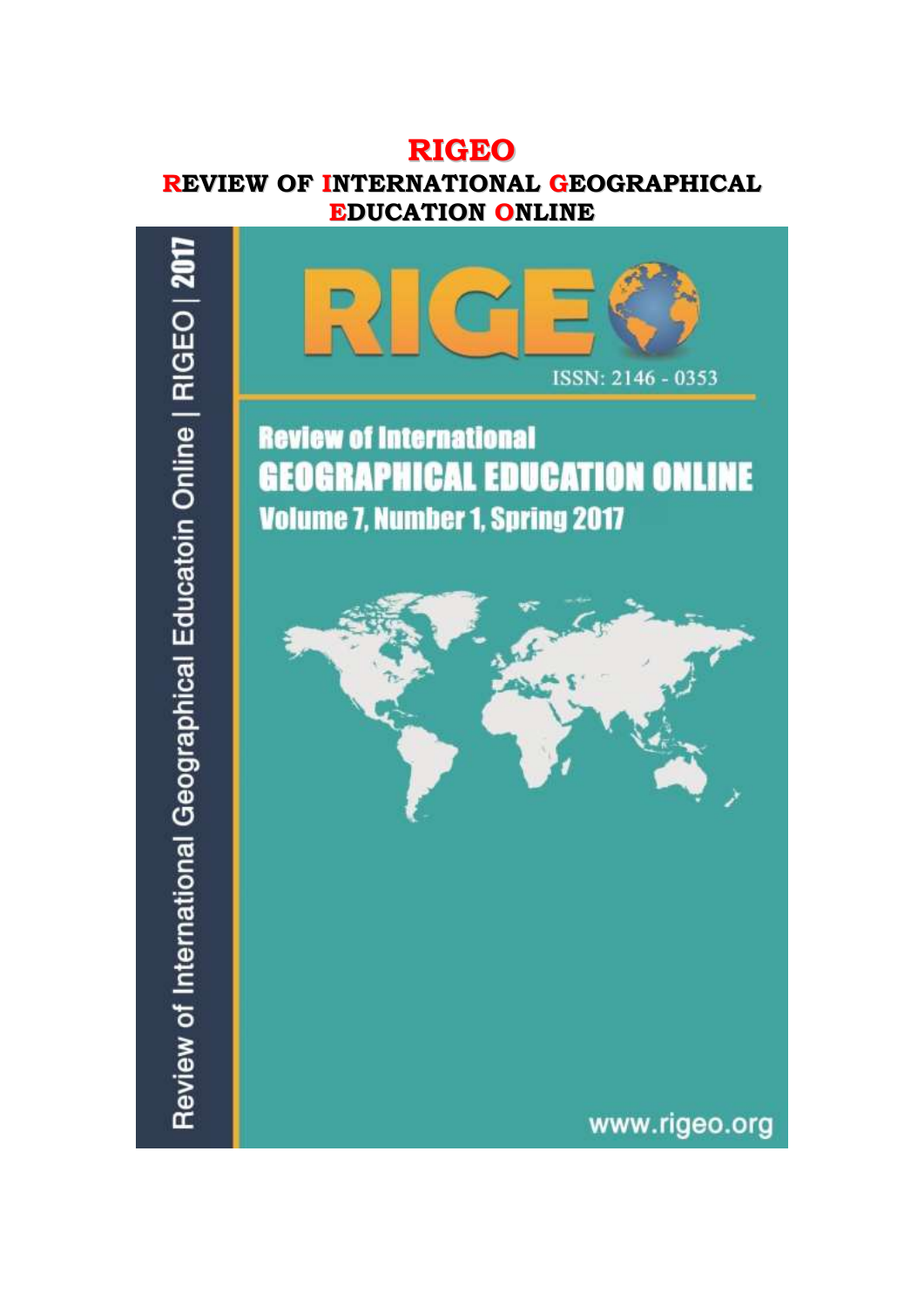**REVIEW OF INTERNATIONAL GEOGRAPHICAL EDUCATION ONLINE**

### **Volume 7, Number 1, Spring 2017**

| <b>Articles</b>                                                |  |
|----------------------------------------------------------------|--|
| 7.1.1. Teachers' Interests in Geography Topics and Regions-    |  |
| How they Differ from Students' Interests? Empirical            |  |
| <b>Findings</b>                                                |  |
| Research Article                                               |  |
|                                                                |  |
| 7.1.2. Comparing the Plate-tectonics-related Misconceptions of |  |
| <b>High School Students and University Undergraduates</b>      |  |
| Research Article                                               |  |
| $24 - 47$                                                      |  |
| 7.1.3. Resource Exploitation and Consumption in the Frame of   |  |
| <b>Education for Sustainable Development in German</b>         |  |
| <b>Geography Textbooks</b>                                     |  |
| <b>Research Article</b>                                        |  |
|                                                                |  |
| 7.1.4. Cultivating Geographical Thinking: A Framework for      |  |
| <b>Student-Led Research on Food Waste</b>                      |  |
| Research Article                                               |  |
| Caitlin FINLAYSON, Meredith GREGORY, Clara LUDTKE,             |  |
|                                                                |  |
| 7.1.5. The Paper Implementation of the German Educational      |  |
| Standards in Geography for the Intermediate School             |  |
| <b>Certificate in the German Federal States</b>                |  |
| Research Article                                               |  |
|                                                                |  |
| <b>Book Review</b>                                             |  |

Name of the Book: Geography of Education Author: Colin BROCK, Reviewer: Simon CATLING............................118-123

**R**eview of **I**nternational **G**eographical **E**ducation **O**nline (**RIGEO**) is an **Open Access** and **Double-Blind Review** publication. All responsibility of statements and opinions expressed in the articles is upon their authors.

**Address:** Eskisehir Osmangazi University, Faculty of Education, RIGEO Journal, No, 206, Meselik Campus, 26480, Eskişehir/TURKEY , E-mail: [eartvinli@gmail.com,](mailto:eartvinli@gmail.com) T:+902222393750/ext.1643 F:+902222293124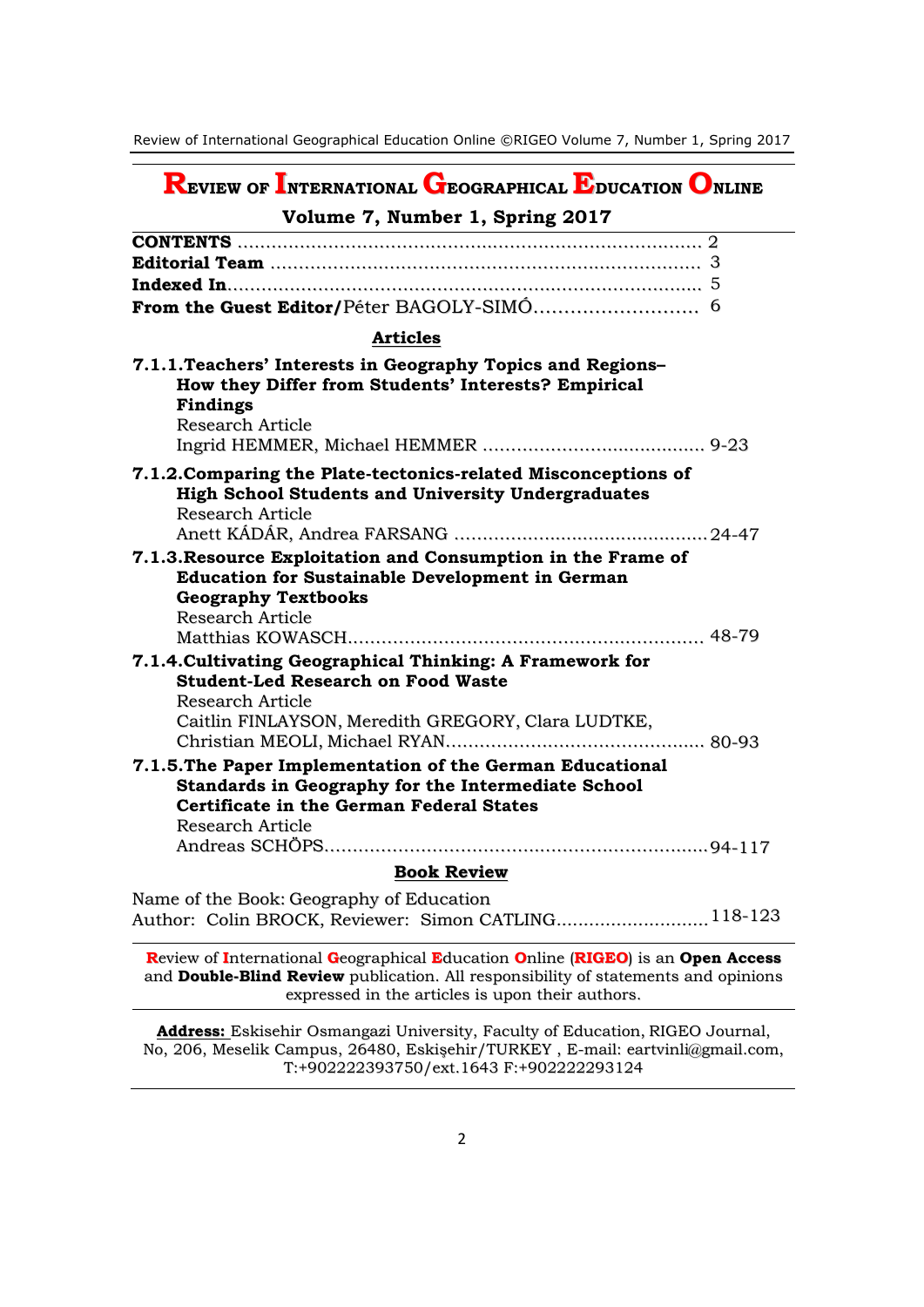#### **Editorial Team**

#### Editor-In-Chief

#### **A/Prof. Eyüp ARTVİNLİ**

Eskişehir Osmangazi University, TURKEY E-mail: eartvinli [at] gmail.com, Tel: +90 (222)239 37 50-ext. 1643, Fax: +90 (222) 229 31 24 Postal Address: Eskisehir Osmangazi University, Faculty of Education, Meselik Campus, 26480, Eskisehir, TURKEY

#### Editors of Europe

#### **Prof. David LAMBERT**

UCL Institute of Education (IoE), University of College London, UK Email: david.lambert [at] ucl.ac.uk , Tel: +44 (0)20 7911 5414, Postal Address: Chair of Geography Department, Institute of Education, University of College London, 20 Bedford Way, London, WC1H 0AL, UK

#### **Prof. Graham BUTT**

School of Education, Oxford Brookes University, UK E-mail: gbutt [at] brookes.ac.uk , Tel: +44 (0)1865 488370, Fax: +44 (0)1865 488860 Postal Address: School of Education, Faculty of Humanities and Social Sciences, Harcourt Hill Campus, Oxford, OX2 9AT, UK

#### Editor of North America

#### **A/Prof. Rich SCHULTZ**

North Park University, Chicago, USA

E-mail: rbschultz [at] northpark.edu , Tel: 1-773-244-6287 , Postal Address: Associate Dean of Distributed Learning, Office of Distributed Learning, 001 Sohlberg Hall, North Park University, 3225 West Foster Avenue, Chicago, IL, USA

#### Editor of Asia, Australia, New Zealand and other Far East Countries

#### **A/Prof. Chang Chew HUNG**

Nanyang Technological University, SINGAPORE

E-mail: chewhung.chang [at] nie.edu.sg , Tel: (65) 6790-3861 GMT+8h, Postal Address: Humanities and Social Studies Education Academic Group, National Institute of Education, NIE7-03-01, 1 Nanyang Walk, SINGAPORE 637616

#### Book Review Editor

#### **Prof. Simon CATLING**

School of Education, Oxford Brookes University, UK E-mail: sjcatling [at] brookes.ac.uk , Tel: +44 (0)1865488499, Postal Address: School of Education, Faculty of Humanities and Social Sciences, Harcourt Hill Campus, Oxford, OX2 9AT, UK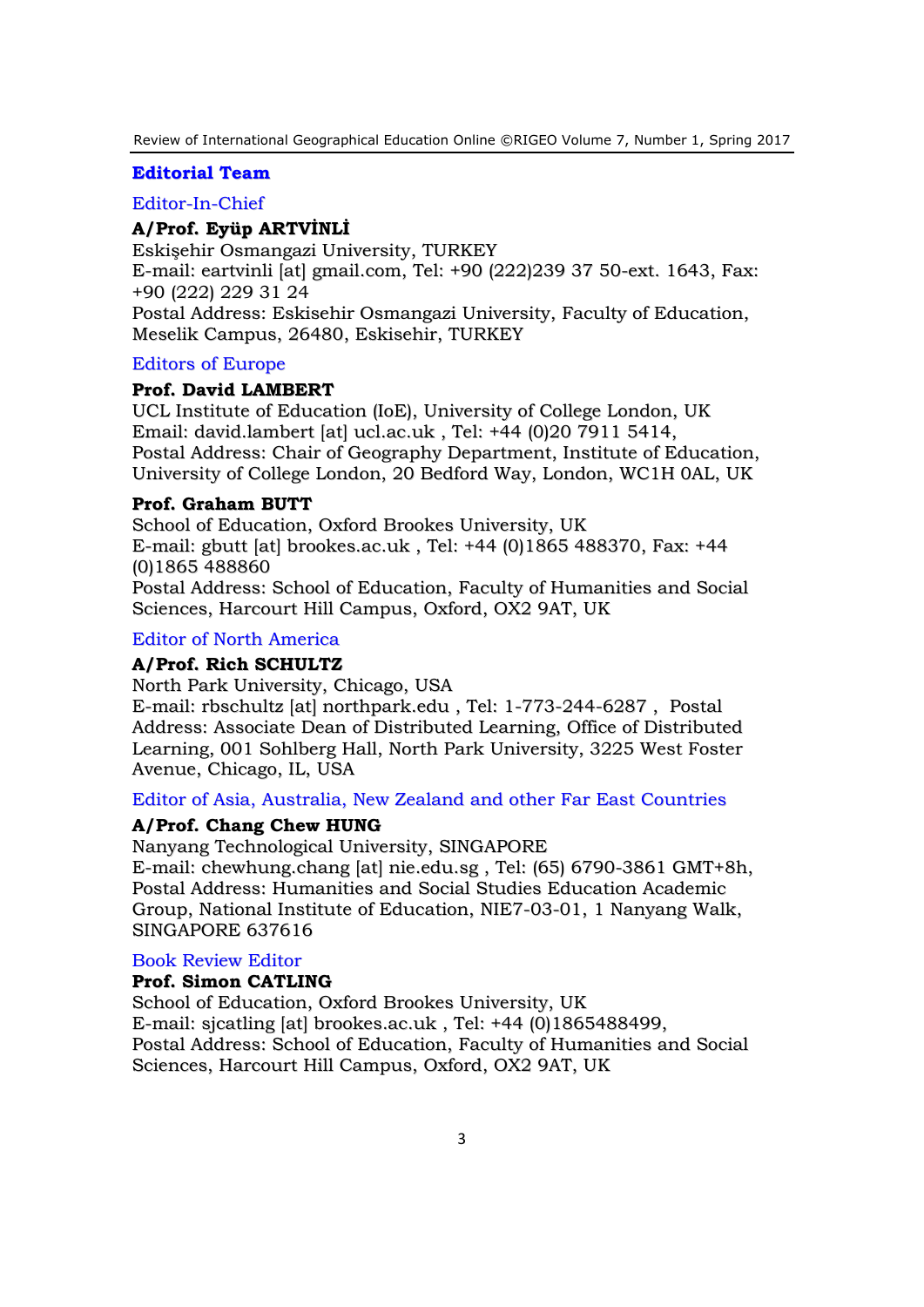#### **Editorial Board**

Sarah W. BEDNARZ / Texas A&M University, USA Richard G. BOEHM / Texas State University, USA İhsan BULUT / Ataturk University, TURKEY Jennifer CARTER / University of the Sunshine Coast, AUSTRALIA Simon CATLING / Oxford Brookes University, UK Norm CATTO / Memorial University, CANADA Mustafa CIN / Giresun University, TURKEY Gino DE VECCHIS / Association of Geography Teachers/Sapienza University of Rome, ITALY Hilmi DEMİRKAYA / Akdeniz University, TURKEY Karl DONERT/ President of EUROGEO, BELGIUM Yushan DUAN / East China Normal University /CHINA Maria Eliza DULAMĂ / Babeş-Bolyai University /ROMANIA Inga GRYL / University of Duisburg-Essen, GERMANY Iain HAY / Flinders University, AUSTRALIA Yoshiyasu IDA / University of Tsukuba, JAPAN Oana-RAMONA ILOVAN / Babeş-Bolyai University /ROMANIA Tino JOHANSSON / University of Helsinki, FINLAND Joseph KERSKI / National Council for Geographic Education (NCGE) & ESRI, USA Aikaterini KLONARI / University of the Aegean, GREECE Petr KNECHT / Masaryk University, CZECH REPUBLIC John LIDSTONE / Queensland University of Technology, AUSTRALIA Christian MATZKA / University of Vienna, AUSTRIA Clinton David VAN DER MERWE / University of the Witwatersrand, SOUTH AFRICA Jerry T. MITCHELL / University of South Carolina, USA Ramazan ÖZEY / Marmara University, TURKEY Elsa Maria Teixeira PACHECO / University of Porto, PORTUGAL Cristiano PESARESI / Sapienza University of Rome, ITALY Danuta PIRÓG / Pedagogical University of Kraków, POLAND Tatjana Resnik PLANINC / University of Ljubljana, SLOVENIA Jesus Granados SÁNCHEZ / University of Girona, SPAIN Emilia SARNO / ANSAS Molise – University of Molise, ITALY Joop van der SCHEE / Free University Amsterdam, NETHERLANDS Saulius STANAITIS / Vilnius Pedagogical University, LITHUANIA Daniela SCHMEINCK/ University of Cologne, GERMANY Michael SOLEM/ Association of American Geographers, USA Mehmet ŞEREMET / Yüzüncü Yıl University, TURKEY Liz TAYLOR / University of Cambridge, ENGLAND Anke UHLENWINKEL / Alpen-Adria-Universität, Klagenfurt, AUSTRIA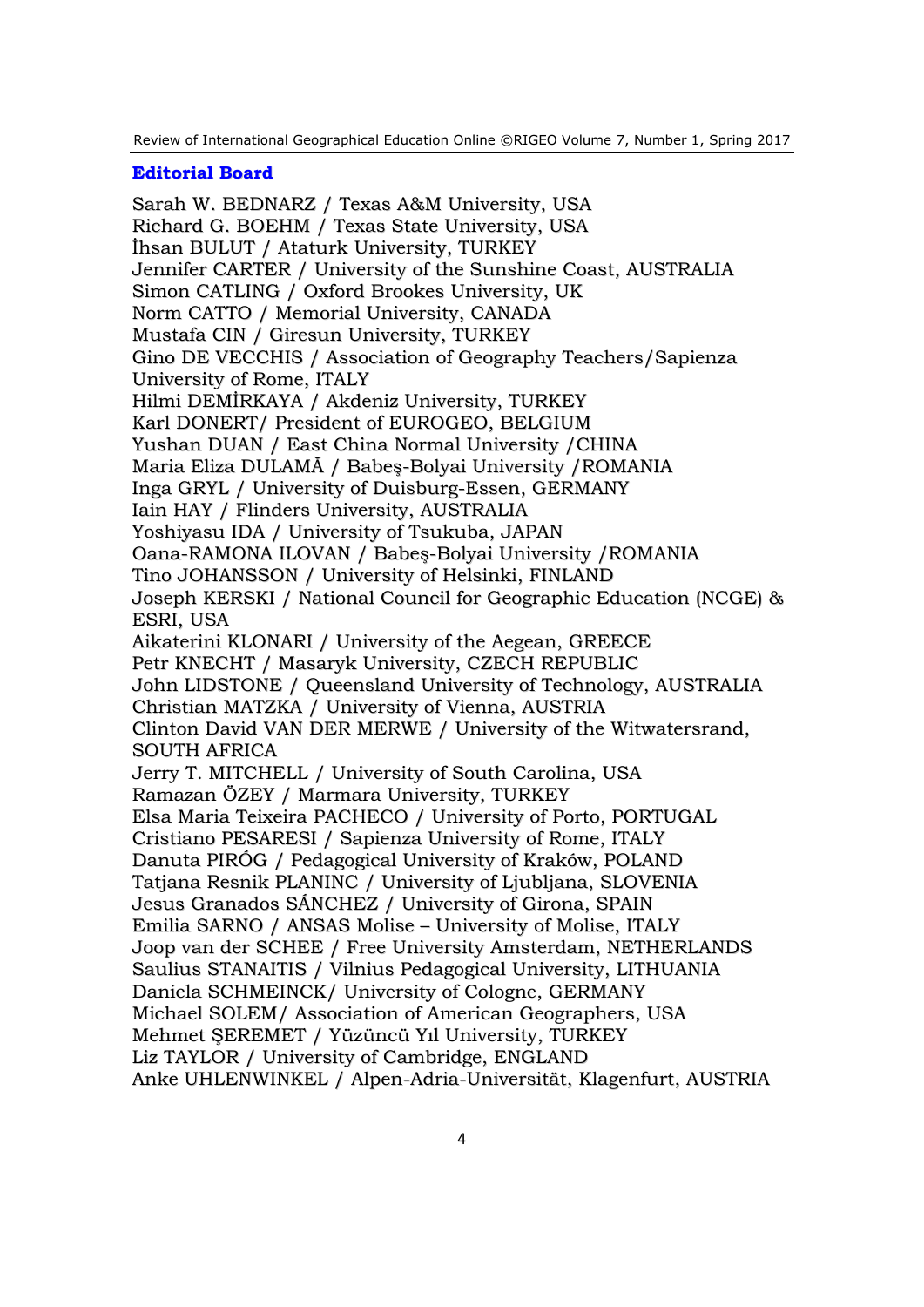Ülkü Eser ÜNALDI / Gazi University, TURKEY Witold WILCZYŃSKI / Pedagogical University of Kraków, POLAND Hakkı YAZICI / Afyon Kocatepe University, TURKEY

#### **Proof Reader**

Alaric MAUDE / Flinders University, Adelaide, AUSTRALIA

#### **Editorial Assistant**

Seda ÖNGER / Anadolu University, TURKEY

#### **RIGEO is Abstracted/Indexed In**

#### **ULAKBIM TR DIZIN:**

http://cabim.ulakbim.gov.tr/tr-dizin/tr-dizinde-dizinlenen-dergi-listesi

#### **INDEX COPERNICUS INTERNATIONAL:**

<http://journals.indexcopernicus.com/passport.php?id=7307>

**EBSCO:** [http://www.ebscohost.com](http://www.ebscohost.com/)

#### **ELECTRONIC JOURNALS LIBRARY IN REGENSBURG (BAVARIA):**

[http://rzblx1.uni-](http://rzblx1.uni-regensburg.de/ezeit/searchres.phtml?bibid=SBBPK&colors=7&lang=en&jq_type1=KT&jq_term1=RIGEO)

[regensburg.de/ezeit/searchres.phtml?bibid=SBBPK&colors=7&lang=en&jq\\_type1=KT&jq\\_term1](http://rzblx1.uni-regensburg.de/ezeit/searchres.phtml?bibid=SBBPK&colors=7&lang=en&jq_type1=KT&jq_term1=RIGEO)

 $=$ RIGEO

#### **GERMAN UNION CATALOGUE OF SERIALS:**

[http://dispatch.opac.d-nb.de/DB=1.1/LNG=DU/SID=48011120-](http://dispatch.opac.d-nb.de/DB=1.1/LNG=DU/SID=48011120-10/CMD?ACT=SRCHA&IKT=8509&SRT=LST_ty&TRM=RIGEO) [10/CMD?ACT=SRCHA&IKT=8509&SRT=LST\\_ty&TRM=RIGEO](http://dispatch.opac.d-nb.de/DB=1.1/LNG=DU/SID=48011120-10/CMD?ACT=SRCHA&IKT=8509&SRT=LST_ty&TRM=RIGEO)

#### **ACADEMIC JOURNALS DATABASE**

<http://www.journaldatabase.org/journal/issn2146-0353>

#### **INFORMIT INDEXES**

<https://search.informit.com.au/browseJournalTitle;res=IELHSS;issn=2146-0353>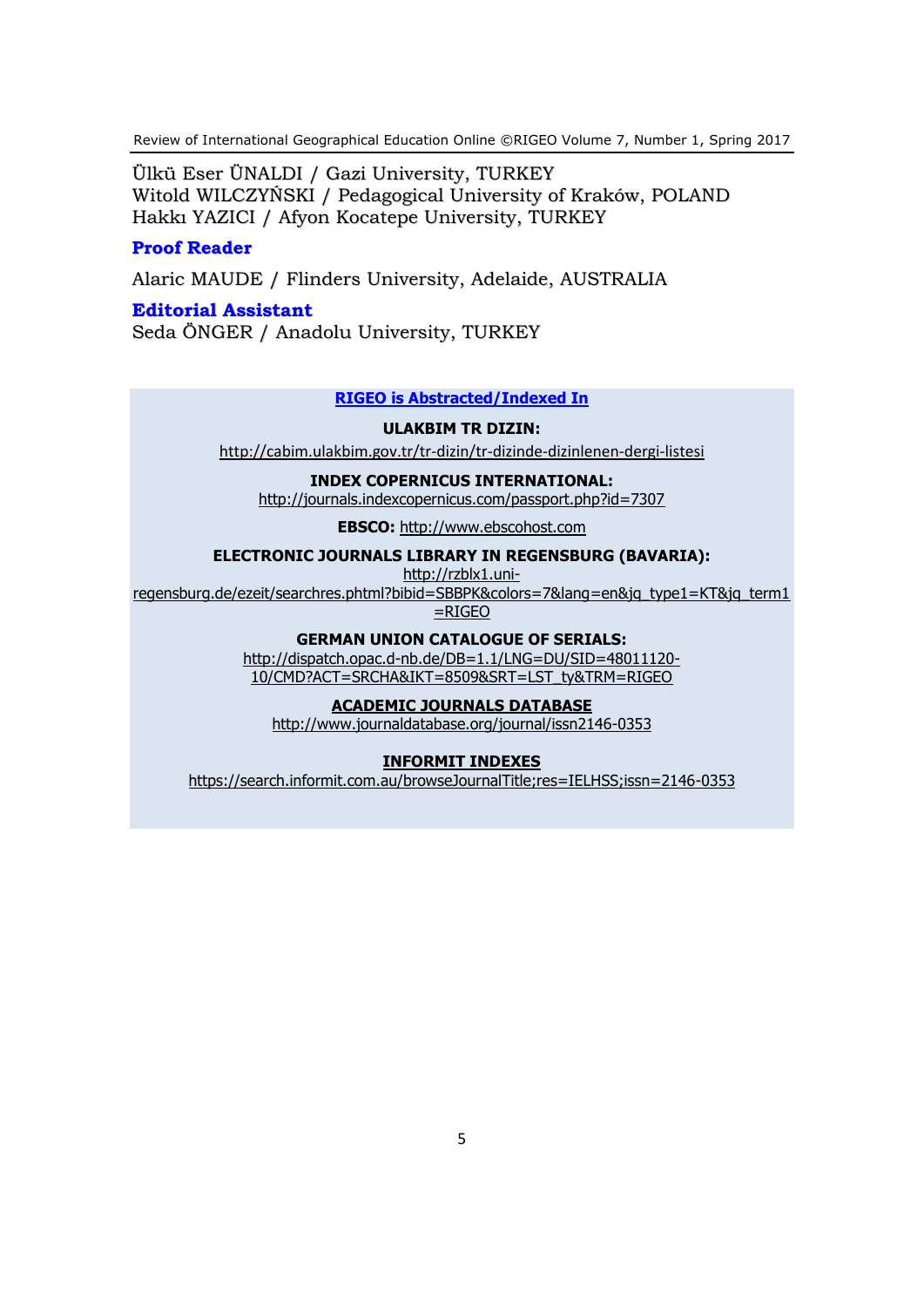#### **Guest Editorial: A Non-thematic Issue**

Péter Bagoly-Simó/Institute of Geography, Humboldt-Universität zu Berlin, Berlin, Germany

#### **Introduction**

Dear readers of RIGEO,

Welcome to a non-thematic issue on geography education. The rationale behind such an unusual approach is threefold. First, thematic approaches tend to keep manuscripts within a specific framework of schools of thoughts or methods. The papers collected in this issue reach beyond the limits of mainstream scholarship on selected aspects of geography education. They do so by considering–in addition to the mainstream discourse–scholarship published in other languages than English. It was my intention to support the authors in giving voice to knowledge normally accessible to specific communities. Second, authors participating in an issue often feel the need to conform to specific editorial aims and objectives. In doing so, result presentation might experience some alterations according to editorial requirements and needs. The papers published in this issue were free from such constraints. Third, the authors raise issues that might seem unrelated, yet they reflect research needs and interests of specific communities of geography educators at a certain moment. In contrast to regular issues, the paper presented here were developed, reviewed, and, finally, published at the same time.

#### **Insights**

Ingrid Hemmer and Michael Hemmer explore the relationship between teacher and student interest in topics and regions. Research in German geography education on interest became relevant during the 1990s within the movement towards more studentcentered school geography. Quantitative in nature, the study is the only longitudinal work of large scale carried out in German geography education. Earlier findings (Hemmer & Hemmer, 2010) had an impact on both academic research and teaching (e.g. textbook and educational material development). The findings of the 2015 time of inquiry showed that the significantly higher interest in topics teachers displayed only partially corresponded to those of students. In addition, both groups were more interested in Western regions as opposed to Eastern ones. Given the longitudinal nature of the study, the authors reflect on these results in light of previous inquiries (1995 and 2005) and conclude that interest in Eastern regions remained unchanged, while environmental issues experienced a decrease. The latter finding is particularly interesting as German school geography and geography education rely on the paradigm of human-environment interaction and prioritize (an often normative) Education for Sustainable Development.

In many countries and regions, standardization became part of the transition from a Future 1 type curriculum to a competence-based Future 2 curriculum (Young & Muller, 2010). The community of geography educators reflected on various aspects of standardization both in national contexts (Haubrich, 2008; Bednarz et al., 2014) and in international comparative manner (Butt & Lambert, 2014). Andreas Schöps takes a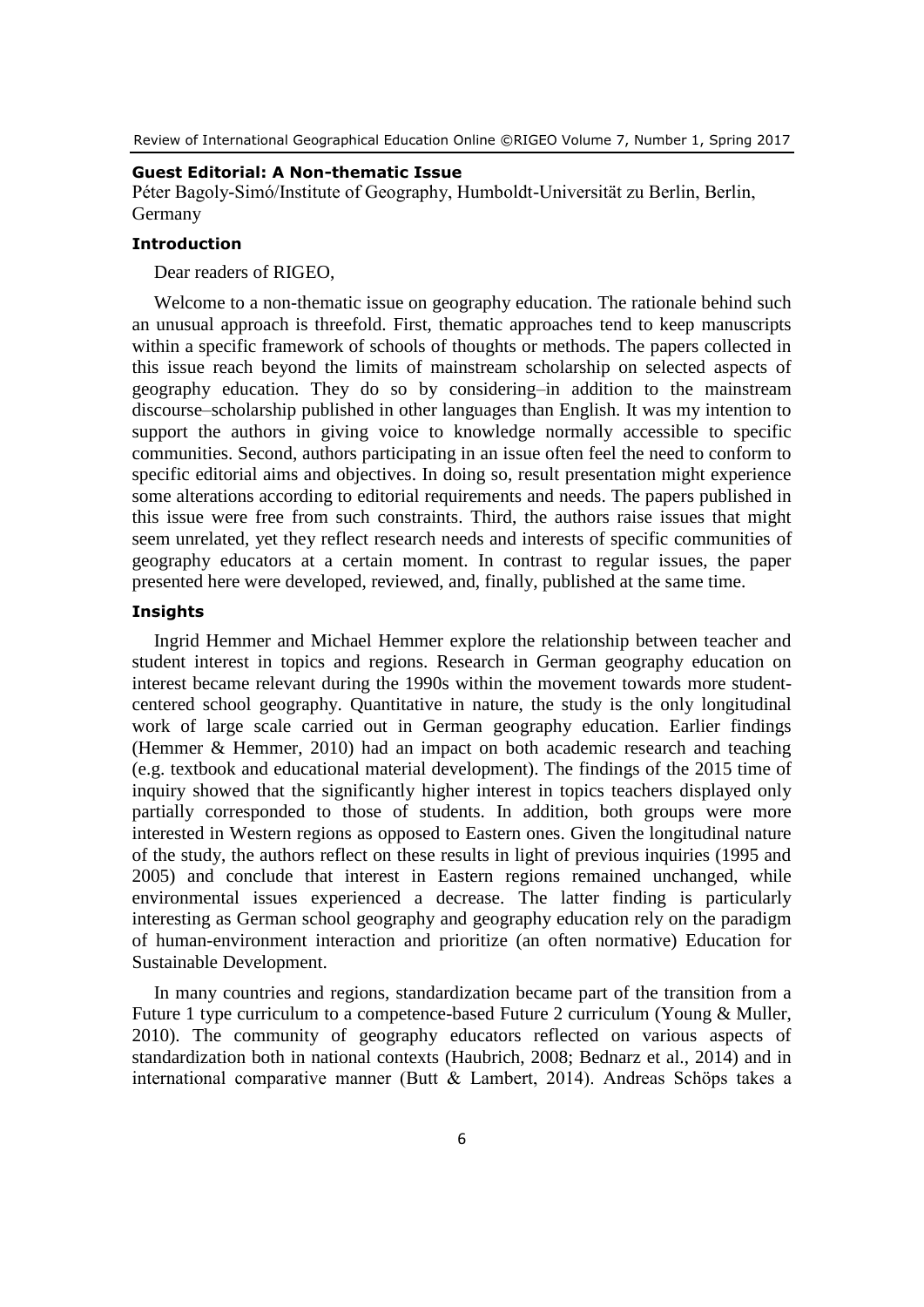closer look at the state of standard implementation into lower secondary geography in the 16 German federal states eleven years after the Educational Standards in Geography for the Intermediate School Certificate (DGfG, 2014) were published. Collected with a research tool designed for implementation analysis, the results reflect a gradual implementation process across the states. Still, one of the most striking findings is the willingness of state-level curriculum-makers to implement non-binding standards without little adaptation.

Matthias Kowasch explores the representation of resource exploitation and consumption in German geography textbooks. Overall, the paper follows the tradition of content analysis in textbook research, a rather undertheorized field (Bagoly-Simó, 2014). However, the study breaks with the tradition of focusing on either content or competence acquisition. The author not only discusses the representation of theories (Resource Curse Thesis and Actor Analysis), he also focuses on the topic's contribution to Education for Sustainable Development. The results are hardly satisfying due to a number of reasons. Viewed in light of decades of work in Environmental Education and Education for Sustainable Development in Germany, of special concern is the finding that most tasks merely contribute to awareness raising–the aim of early Environmental Education.

Research on misconceptions and conceptual change enjoys growing interest among geography educators. Influenced by the model of educational reconstruction (Kattmann et al, 1997), several studies explored misconceptions connected to physicalgeographical processes and structures, such as the greenhouse effect, global warming, water springs, deserts or plate tectonics (e.g. Reinfried et al., 2015). However, research on topics belonging to human geography carried out within this theoretical framework faces serious challenges. The contribution of Anett Kádár and Andrea Farsang to this field is special in many ways. First, the theoretical framework complements the mainstream by particular theories and results coming from Hungary. In doing so, the paper distances itself from the discourse in conceptual change research that quite often claims universal relevance and applicability. Second, the authors worked with students of both secondary and tertiary level. In doing so, they raise questions regarding the dynamics of misconceptions. Third, the comparative glance is a refreshing addition to the existing scholarship.

The paper by Caitlin Finlayson, Meredith Gregory, Clara Ludtke, Christian Meoli, and Michael Ryan explores some possibilities of student-led research. Using food preferences and food waste as a case study, the authors argue that involving students into research projects or developing projects with students offers both a deeper understanding of how spatial problems can be solved and facilitates a much better understanding of geography's nature. As geography education in the German-speaking countries dedicates little attention to higher education, the paper is a welcome addition to this issue that points out much needed research in specific regional communities of geography education.